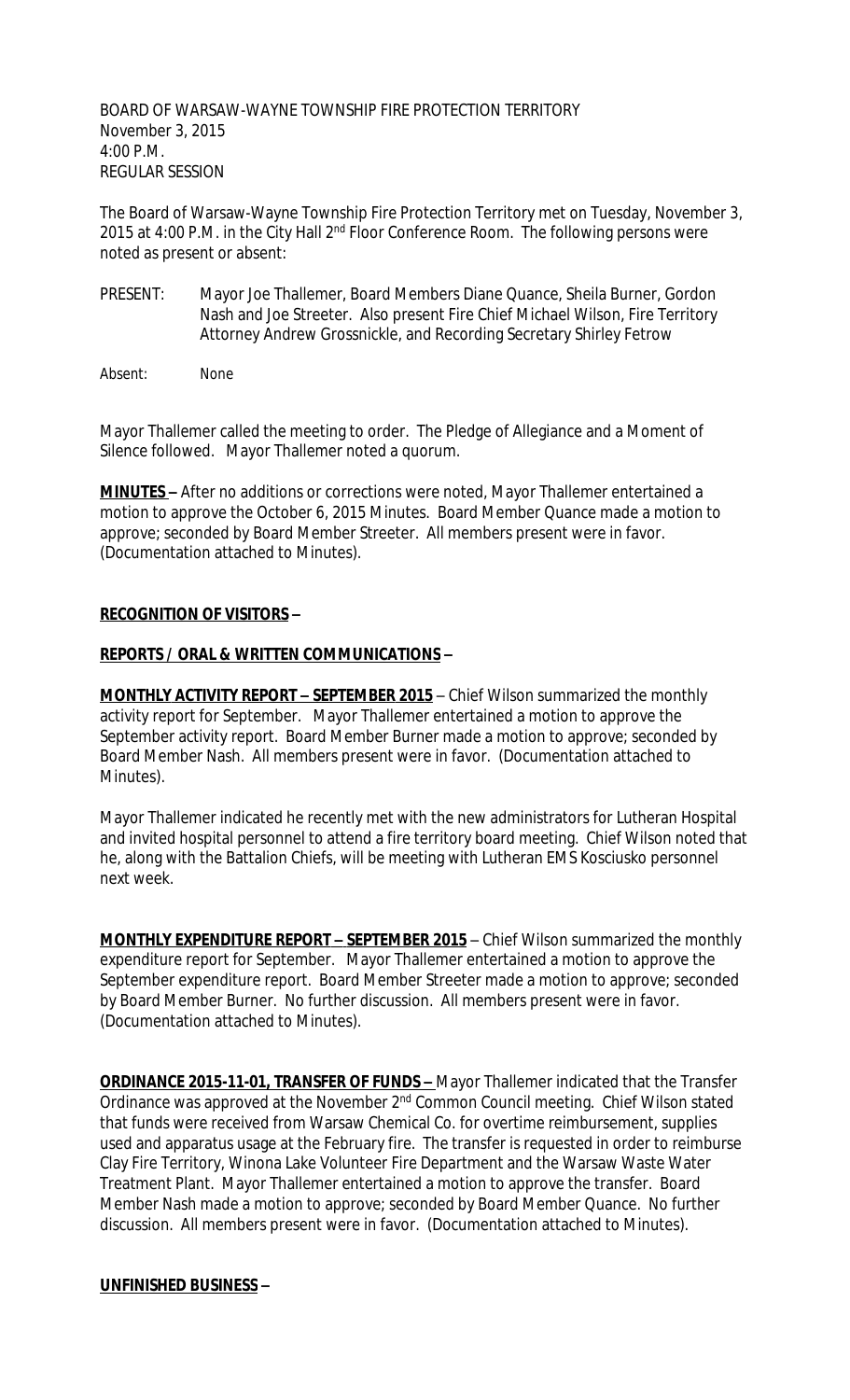#### **NEW BUSINESS –**

**PRO AIR, INC. CONTRACT – AIR COMPRESSOR PREVENTATIVE MAINTENANCE FOR STATION 1 AND STATION 2** – Mayor Thallemer noted that the Pro Air, Inc. contract was approved at the November 2nd Board of Public Works meeting. Chief Wilson explained that Pro Air, Inc. services both the fire department's breathing machine that refills the air tanks and SCBA tanks as well as the Scuba dive tanks used by both the fire department and police department. The police department contract and fire department contract are combined for cost savings. Mayor Thallemer entertained a motion to approve the contract. Board Member Streeter made a motion to approve; seconded by Board Member Burner. All members present were in favor. (Documentation attached to Minutes).

**TAKE HOME VEHICLES** – Chief Wilson explained that the fire department has two take-home vehicles, one for Chief Wilson and one for Fire Marshal Joe Fretz. These two vehicles are set up for command function and are on a 24/7 emergency call-out. Mayor Thallemer noted that approval to use these vehicles as take-home vehicles is required on a yearly basis. Board Member Quance made a motion to approve the take-home vehicles; seconded by Board Member Nash. No further discussion. All members present were in favor. (Documentation attached to Minutes).

## **HASTINGS AIR ENERGY CONTROL, INC. – QUOTE ACCEPTANCE TO REFABRICATE EXHAUST**

**SYSTEM** -Chief Wilson explained that when an apparatus sits in the station it has an exhaust system attached to it. When the equipment is started and leaves the building the exhaust hose follows a track and detaches once the truck is out the door. This system removes from the building all of the diesel fumes generated from the trucks. Chief Wilson indicated that a vehicle placement change was made at Station 2 rotating the Battalion Chief's vehicle in front of the ladder truck in order for all vehicles to exit the front of the stations. In order to make this change the ladder truck was moved to the back of the station. In order to make these vehicle placement changes, the layout of the exhaust system had to be redesigned. The estimated cost for the redesign is \$11,409.18. If approved, the quote will be presented to the Board of Public Works on November 19th for final approval. Board Member Streeter made a motion to approve the redesign cost; seconded by Board Member Burner. No further discussion. All members present were in favor. (Documentation attached to Minutes).

## **TRAVEL REQUESTS –**

- 1. 11/5/15 Rail Safety Training for First Responders Chief Wilson noted this is a one-day training program. Brian Zehring will be able to provide information to all department members and other city employees on new train safety issues.
- 2. 12/12/15 Commercial Building Inspector Certification Exam Chief Wilson indicated this exam is for Fire Marshal Fretz's Commercial Building Inspector certification.

Board Member Quance made a motion to approve the two travel requests; seconded by Board Member Nash. No further discussion. All members present were in favor. (Documentation attached to Minutes).

# **OTHER MATTERS THAT MAY COME BEFORE THE BOARD –**

Chief Wilson stated he will be delivering the Fire Territory Board Meeting packets on Fridays prior to the Tuesday meetings.

WARSAW VOLUNTEER FIRE DEPARTMENT 2016 AGREEMENT – Chief Wilson provided to the Board Members a draft of the Warsaw Volunteer Fire Department 2016 Agreement with changes made by Fire Territory Attorney Andrew Grossnickle. Chief Wilson noted one change pertains to the ability to terminate the contract at any time by either party upon a 30-day written notice. The other change pertains to any balance in the account reverting back to its origin, the tax base of the territory. Attorney Grossnickle explained the changes referencing Section 4.5. Attorney Grossnickle indicated that "any refunds or outstanding sums owed to any party to this Agreement as a result of termination shall be determined equitably, by quantum